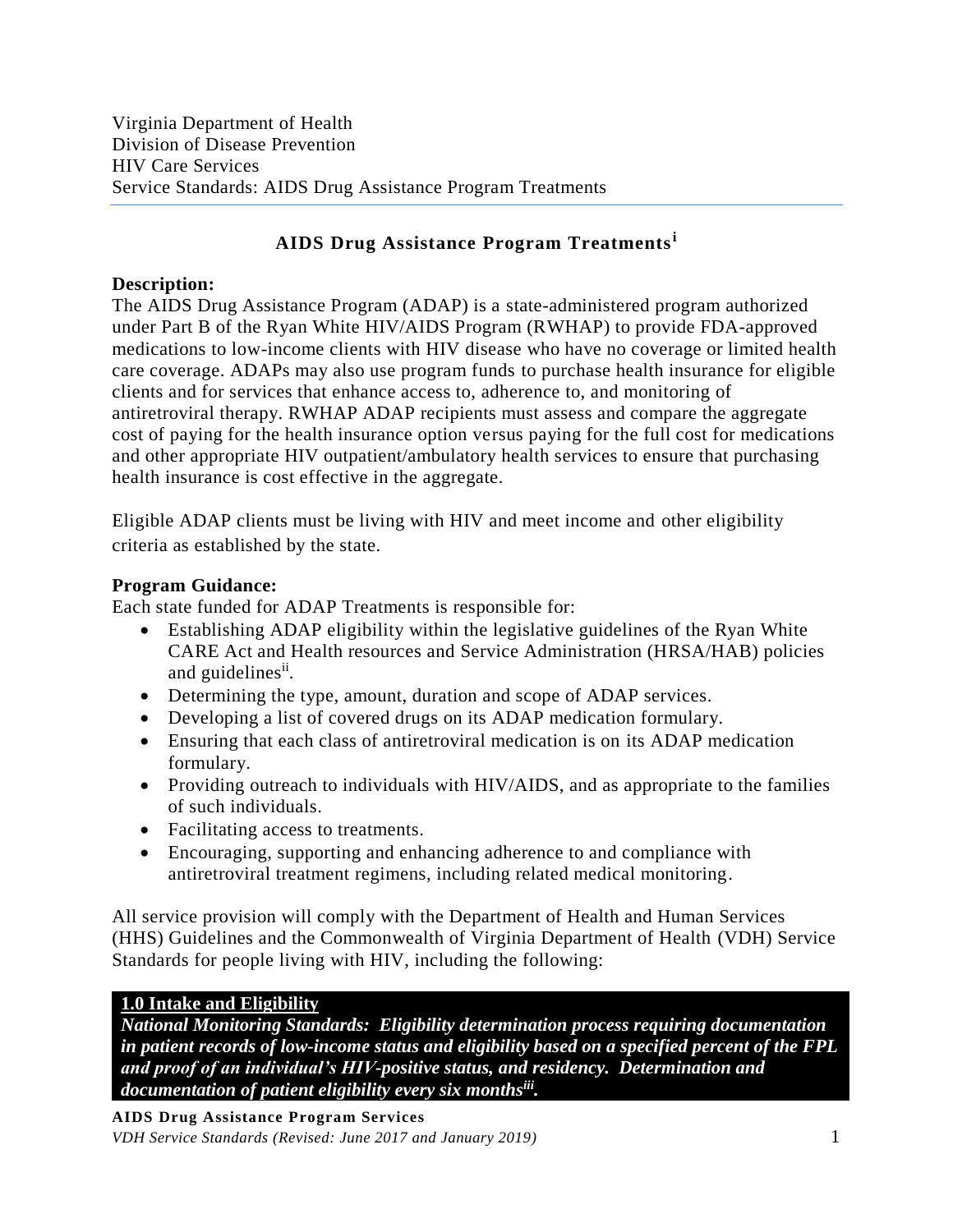*HRSA, the funder for Ryan White HIV Services, prohibits continued HIV services, including medications to clients who are not recertified for eligibility of services by their specified date; therefore, if a client has not completed their annual certification or recertification at six months they may not be eligible for Ryan White servicesiv .*

| <b>Standard</b>                                                                          | <b>Measure</b>                                  |
|------------------------------------------------------------------------------------------|-------------------------------------------------|
| Eligibility                                                                              |                                                 |
| 1.1) The client's eligibility for Ryan White                                             | 1.1) Documentation of the client's eligibility  |
| Part B services is determined.                                                           | is present in the client's record.              |
| 1.2) To be eligible for this service applicants                                          | 1.2) Documentation is present in files that     |
| must:                                                                                    | verifies:                                       |
| a) Be diagnosed with HIV                                                                 | a) Client is diagnosed with HIV                 |
| b) Live in Virginia                                                                      | Client lives in Virginia<br>b)                  |
| Have an individual or family income at<br>c)                                             | Client meets income guidelines<br>$\mathbf{c})$ |
| or below 500% of the Federal Poverty                                                     | d) Client Medicaid status (gap of               |
| Level (FPL)                                                                              | services)                                       |
| d) Ryan White Part B is the payer of last                                                | e) Recertification for continued                |
| resort and other funding sources must                                                    | eligibility for Part B services every six       |
| be vigorously pursued. Providers are                                                     | months                                          |
| responsible to ensure that clients are                                                   | Client agrees to participate in insurance       |
| screened and deemed ineligible for                                                       | option that best meets their medical needs and  |
| other payer sources covered by Federal                                                   | for which the client is eligible.               |
| or State programs such as Medicare,                                                      |                                                 |
| Medicaid, all other forms of insurance                                                   |                                                 |
| or third party payers such as private and                                                |                                                 |
| commercial insurance plans, and other                                                    |                                                 |
| payers.                                                                                  |                                                 |
| e) Provide recertification every six                                                     |                                                 |
| months with proof of income, changes                                                     |                                                 |
| in insurance coverage, or any changes                                                    |                                                 |
| in residency                                                                             |                                                 |
| <b>Client eligibility ensures Part B</b><br>f)<br>services are used as the payer of last |                                                 |
| resort. Client must agree to participate                                                 |                                                 |
| in the insurance option client is eligible                                               |                                                 |
| and that best meets the client's medical                                                 |                                                 |
| needs regardless of preference.                                                          |                                                 |
|                                                                                          |                                                 |
| <i>Note:</i> The Part B Program is the payer of last                                     |                                                 |
| resort. This is interpreted as "funds                                                    |                                                 |
| receivedwill not be utilized to make                                                     |                                                 |
| payments for any item or service to the extent                                           |                                                 |
| that payment has been made, or can reasonably                                            |                                                 |
| be expected to be made" by another payment                                               |                                                 |
| source. <sup>v</sup>                                                                     |                                                 |
|                                                                                          |                                                 |
|                                                                                          |                                                 |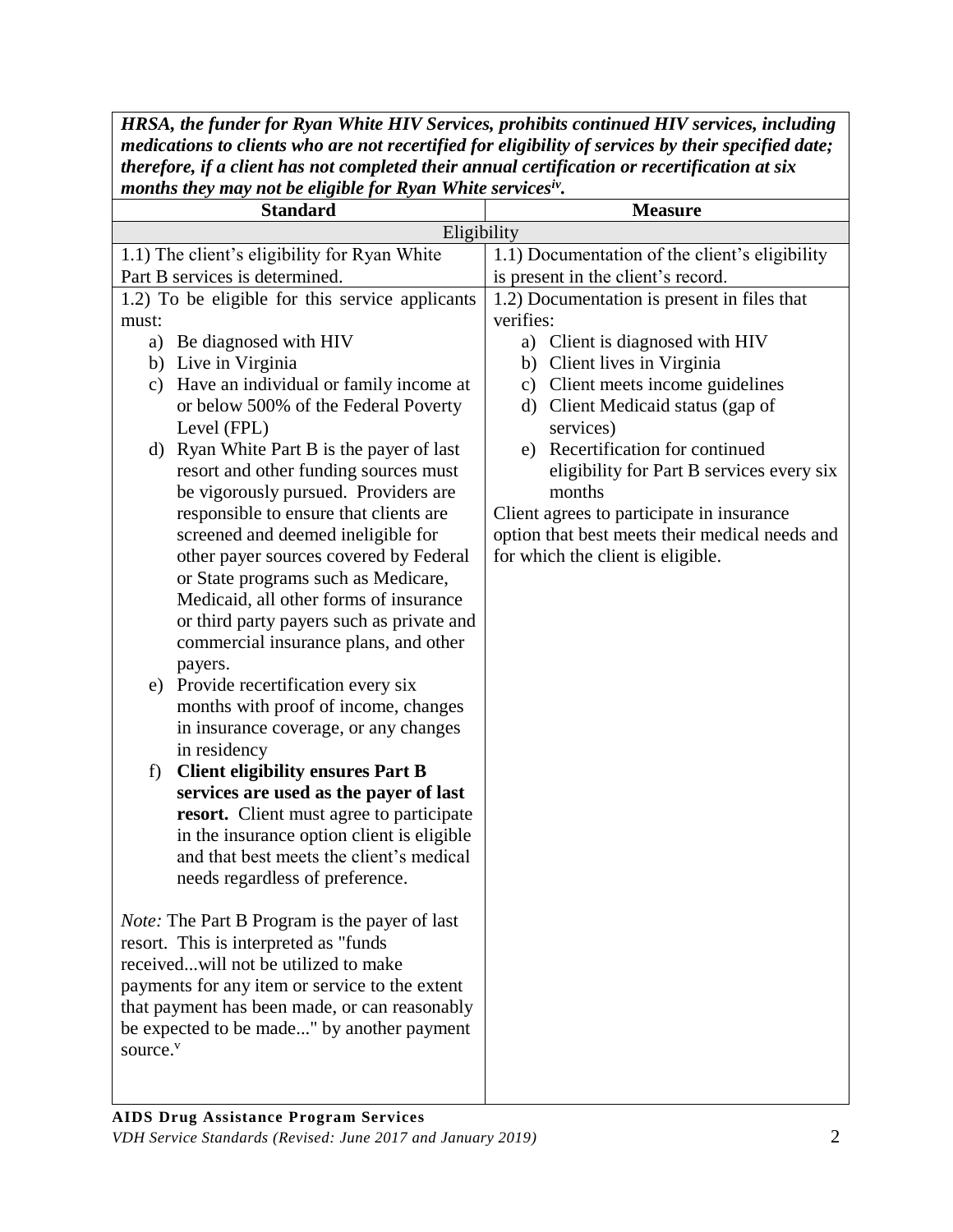| Intake                                                                                              |                                                  |
|-----------------------------------------------------------------------------------------------------|--------------------------------------------------|
| 1.3) A completed ADAP application is                                                                | 1.3) Documentation of the completed ADAP         |
| submitted prior to initiation of services. An                                                       | application is present in the client's record,   |
| application is considered complete only when:                                                       | signed and dated.                                |
| a) All questions on the form are answered                                                           |                                                  |
| b) Form is signed and dated by client                                                               |                                                  |
| All supporting documents have been<br>$\mathbf{c})$                                                 |                                                  |
| received by VDH.                                                                                    |                                                  |
|                                                                                                     |                                                  |
| <i>Note:</i> It is the responsibility of the referring                                              |                                                  |
| agency to confirm all materials have been                                                           |                                                  |
| received by VDH. Once received,                                                                     |                                                  |
| determination of the ADAP application will be                                                       |                                                  |
| made within 72 hours.                                                                               |                                                  |
| Recertification                                                                                     |                                                  |
| 1.4) Client must be recertified every six months                                                    | 1.4) Documentation of recertification of the     |
| to continue to receive Ryan White services.                                                         | client's eligibility every six months is present |
| There is no grace period.                                                                           | in the client's record.                          |
| <b>2.0 Key Services Components and Activities</b>                                                   |                                                  |
| Documentation that ADAP funds are used only to support eligible activities, including: a)           |                                                  |
| provision of FDA approved medications, b) purchase of health insurance, c) assistance with          |                                                  |
| medication co-pays, co-insurance and deductibles, and d) therapeutic services that enhance          |                                                  |
|                                                                                                     |                                                  |
|                                                                                                     |                                                  |
| access to, adherence to, and monitoring of antiretroviral therapy. <sup>vi</sup><br><b>Standard</b> | <b>Measure</b>                                   |
| 2.1) Provision of ADAP services is                                                                  | 2.1) Documentation of ADAP services              |
| documented by:                                                                                      | provided.                                        |
| a) Client eligibility                                                                               |                                                  |
| b) Number of individuals served                                                                     |                                                  |
| Medications provided.<br>c)                                                                         |                                                  |
| Provision of Services                                                                               |                                                  |
| 2.2) Provide a formulary of medications to                                                          | 2.2) Documentation of medication formulary.      |
| people living with HIV for the treatment of                                                         |                                                  |
| HIV disease and the prevention of                                                                   |                                                  |
| opportunistic infections <sup>vii</sup> . The formulary must                                        |                                                  |
| include pharmaceutical agents:                                                                      |                                                  |
| a) From all the approved classes of                                                                 |                                                  |
| antiretroviral medications in the PHS                                                               |                                                  |
| Clinical Practice Guidelines for use of                                                             |                                                  |
| Antiretroviral Agents in HIV-1                                                                      |                                                  |
| infected Adults and Adolescents                                                                     |                                                  |
| b) Be FDA approved.                                                                                 |                                                  |
| <i>Note:</i> A process must be used to secure the                                                   |                                                  |
| best price available for all products on the                                                        |                                                  |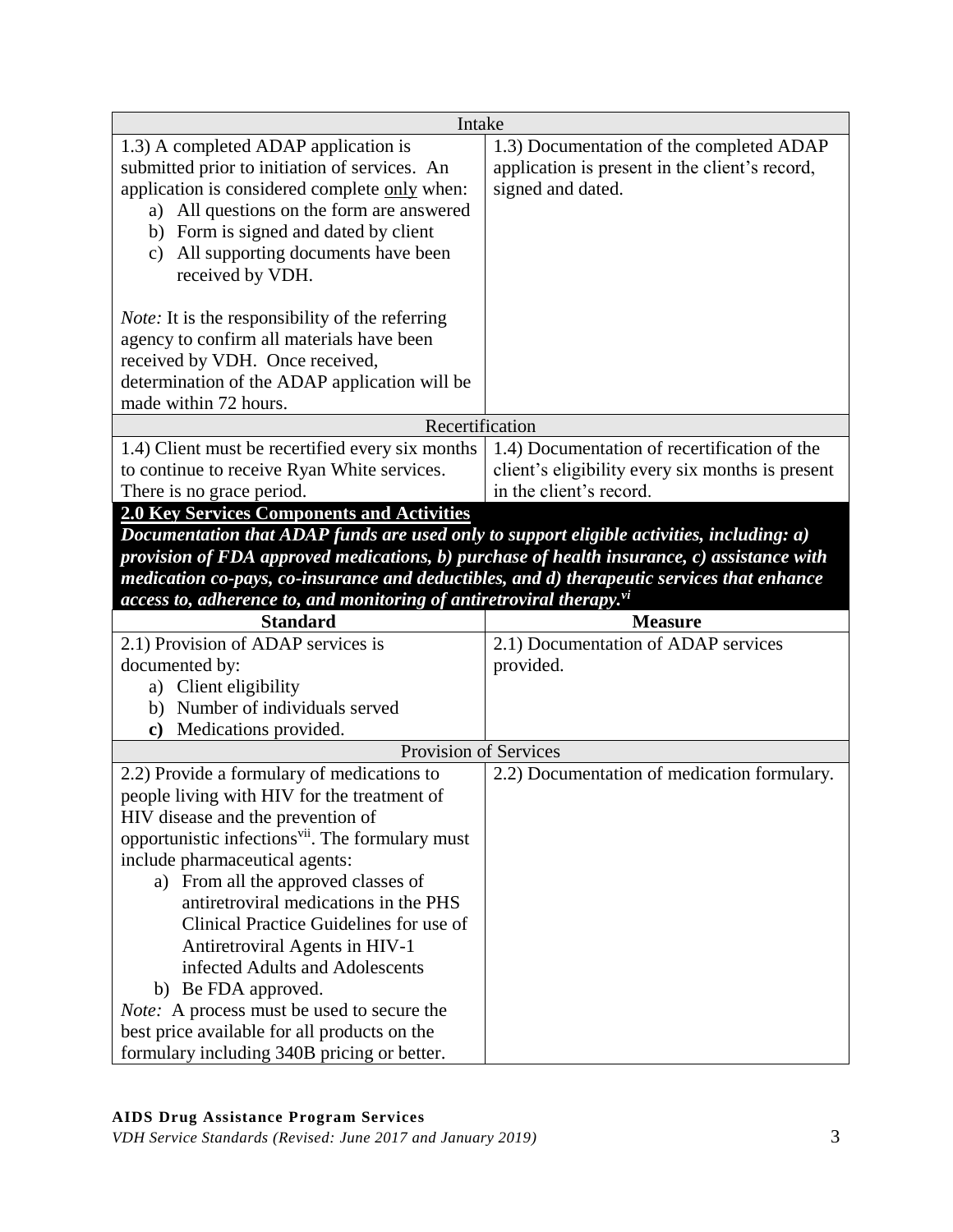| 2.3) Provide outreach (awareness) to                 | 2.3) Documentation of state's efforts and     |
|------------------------------------------------------|-----------------------------------------------|
| individuals with HIV/AIDS, and as appropriate        | methods used to raise awareness.              |
| the families of such individuals regarding           |                                               |
| ADAP and its programs to facilitate access to        |                                               |
| treatments for such individuals and to               |                                               |
| document progress in making therapeutics             |                                               |
| available. <sup>viii</sup>                           |                                               |
| 2.4) Encourage, support, and enhance                 | 2.4) Documentation of activities undertaken   |
| adherence to and compliance with treatment           | to improve access to medications and increase |
| regimens including medical monitoring. <sup>ix</sup> | and support adherence to medication           |
| Activities include:                                  | regimens.                                     |
| Enabling individuals to gain access to               |                                               |
| drugs                                                |                                               |
| Supporting adherence to the                          |                                               |
| individual's prescribed drug regimen in              |                                               |
| order to receive the full health benefits            |                                               |
| afforded by the medications.                         |                                               |
| Providing services to monitor the                    |                                               |
| client's progress in taking HIV-related              |                                               |
| medications.                                         |                                               |
| 2.5) Data sharing agreement in place with the        | 2.5) Documentation of amount of ADAP          |
| Centers for Medicare and Medicaid (CMS) for          | funds used to pay TrOOP for clients with      |
| the purpose of tracking True Out of Pocket           | Medicare Part D and a signed data sharing     |
| Costs (TrOOP) for ADAP clients with                  | agreement between ADAP and CMS.               |
| Medicare Part D for whom ADAP is paying              |                                               |
| Medicare Part D Premiums, co-pays and                |                                               |
| deductibles. <sup>x</sup>                            |                                               |
|                                                      |                                               |
| <i>Note:</i> A data system necessary to track and    |                                               |
| account for ADAP payments for TrOOP costs            |                                               |
| must be established. These systems may be            |                                               |
| located at the ADAP's PBM.                           |                                               |
| 2.6) Facilitate client access to ADAP                | 2.6) Documentation of:                        |
| medication programs via:                             | Medication distribution system for            |
| Direct purchase medication program<br>$\bullet$      | directly dispensing physician                 |
| for clients not eligible for other                   | prescribed medications to eligible            |
| programs or awaiting open enrollment                 | clients                                       |
| Insurance program                                    | Insurance purchasing program for              |
| Medication co-pay, co-insurance and                  | eligible clients                              |
| deductible assistance                                | <b>Health Insurance Marketplace</b>           |
| Insurance continuation assistance.                   | Program (HIMAP)                               |
|                                                      | Medication co-pays, co-insurance and          |
|                                                      | deductible assistance for eligible            |
|                                                      | clients                                       |

### **AIDS Drug Assistance Program Services**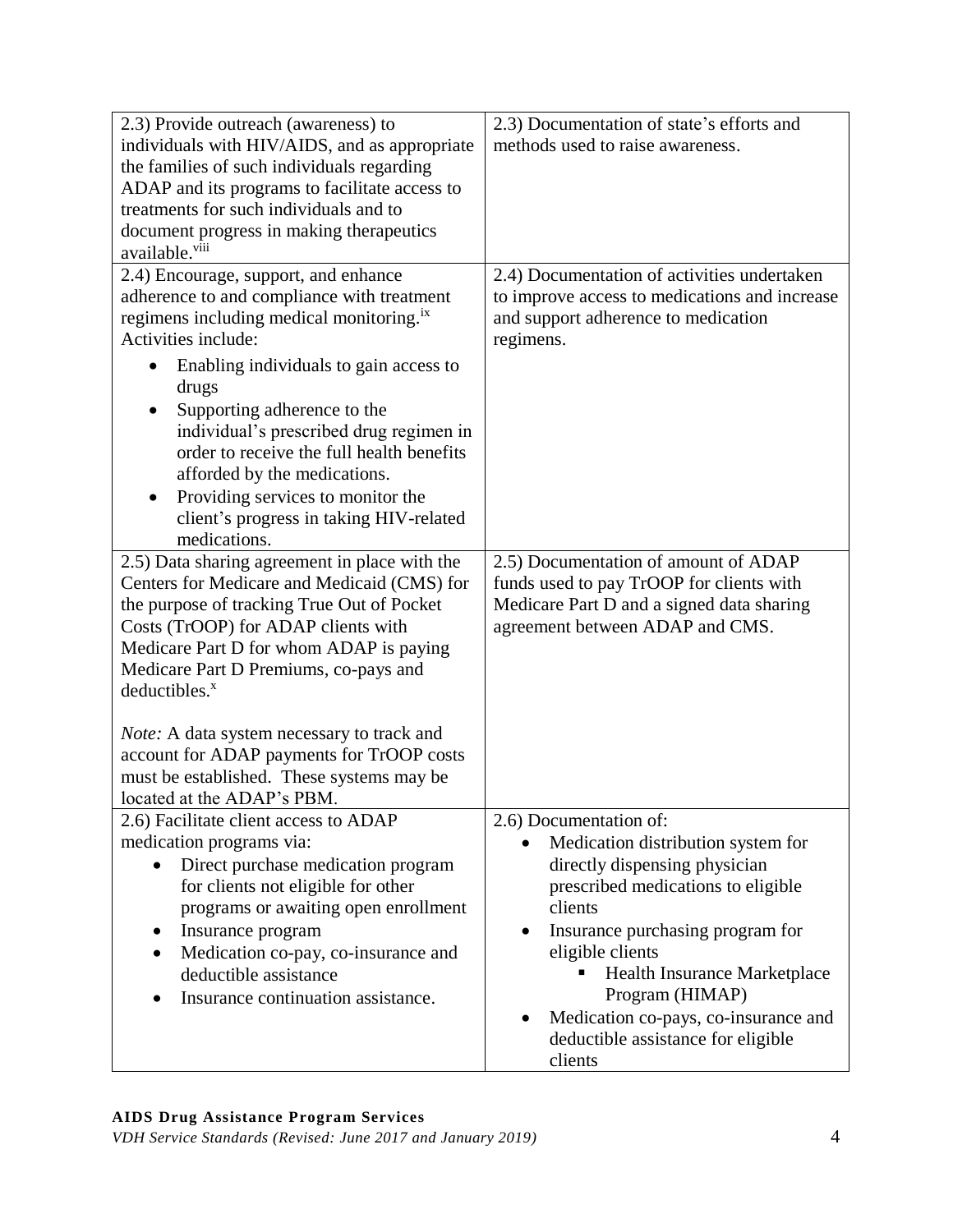|                                                                                                                                                                                                                                                                                                                                                                                                                                                                                                                                                                                                                                                                     | <b>Insurance Continuation</b><br>٠<br>Assistance Program (ICAP)<br>Medicare Part D Assistance<br>п<br>Program (MPAP)                                                                       |
|---------------------------------------------------------------------------------------------------------------------------------------------------------------------------------------------------------------------------------------------------------------------------------------------------------------------------------------------------------------------------------------------------------------------------------------------------------------------------------------------------------------------------------------------------------------------------------------------------------------------------------------------------------------------|--------------------------------------------------------------------------------------------------------------------------------------------------------------------------------------------|
| <b>Transition and Discharge</b>                                                                                                                                                                                                                                                                                                                                                                                                                                                                                                                                                                                                                                     |                                                                                                                                                                                            |
| 2.7) Client discharged when ADAP services<br>are no longer needed, goals have been met,<br>upon death or due to safety issues. (see 2.8)<br>Prior to discharge: Reasons for discharge and<br>options for other service provision should be<br>discussed with client. Whenever possible,<br>discussion should occur face-to-face. If not<br>possible, provider should attempt to talk with<br>client via phone. If verbal contact is not<br>possible, a certified letter must be sent to<br>client's last known address. If client is not<br>present to sign for the letter, it must be<br>returned to the provider.<br>Documentation: Client's record must include: | 2.7) Documentation of discharge plan and<br>summary in client's record with clear<br>rationale for discharge within 30 days of<br>discharge, including certified letter, if<br>applicable. |
| a) Date services start<br>b) Special client needs<br>Services needed/actions taken, if<br>c)<br>applicable<br>d) Date of discharge<br>e) Reason(s) for discharge<br>Referrals made at time of discharge, if<br>f)<br>applicable.                                                                                                                                                                                                                                                                                                                                                                                                                                    |                                                                                                                                                                                            |
| Transfer: If client transfers to another location<br>(state), agency or service provider, transferring<br>agency will provide discharge summary and<br>other requested records within 5 business days<br>of request. If client moves to another area,<br>transferring agency will make referral for<br>needed services in the new location.                                                                                                                                                                                                                                                                                                                         |                                                                                                                                                                                            |
| Unable to Locate: If client cannot be located,<br>agency will make and document a minimum of<br>three follow-up attempts on three separate<br>dates (by phone or in person) over a three-<br>month period after first attempt. A certified<br>letter must be mailed to the client's last known<br>mailing address within five business days after<br>the last attempt to notify the client. The letter<br>will state that the case will be closed within 30                                                                                                                                                                                                         |                                                                                                                                                                                            |

**AIDS Drug Assistance Program Services** *VDH Service Standards (Revised: June 2017 and January 2019)* 5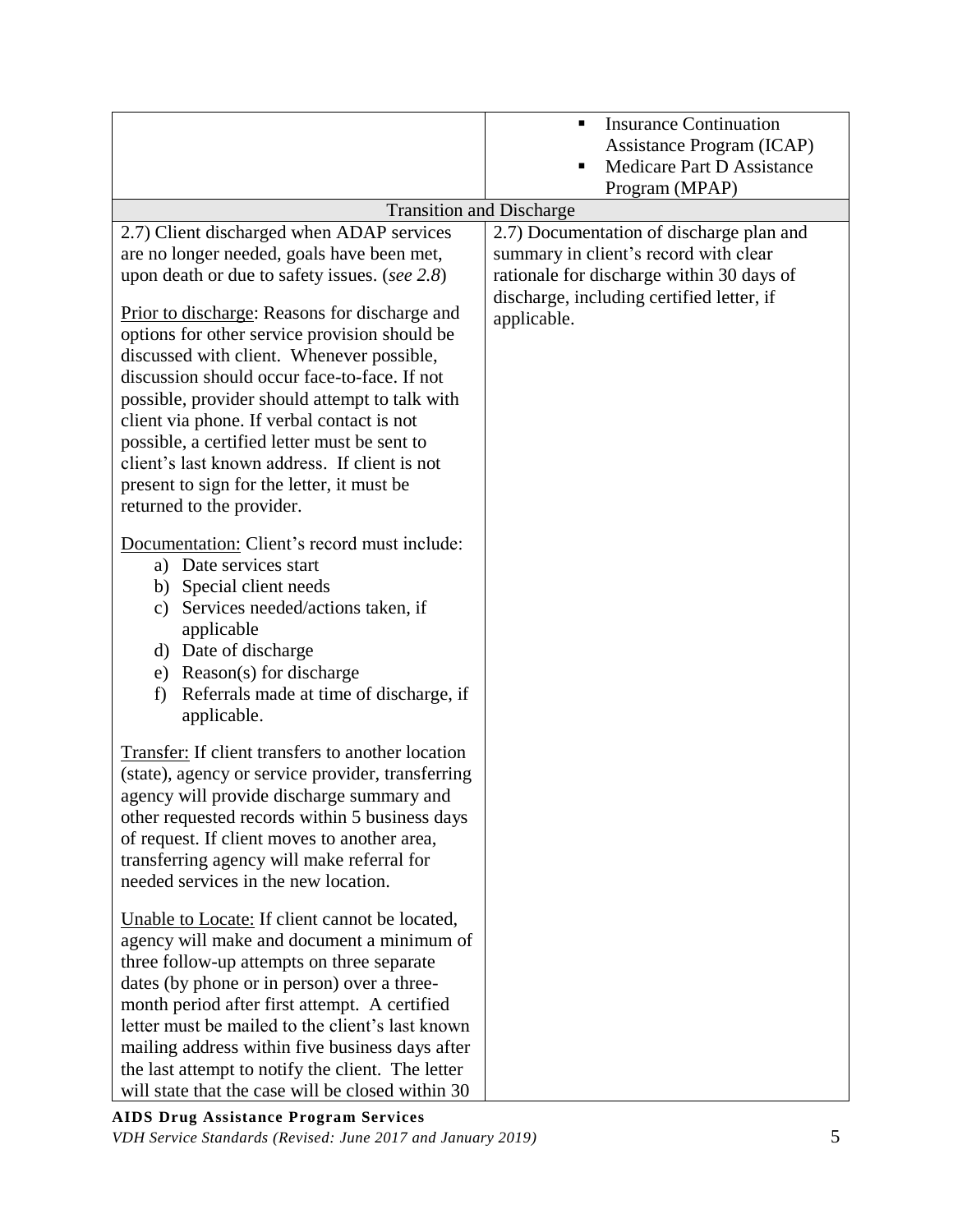| days from the date on the letter if an             |  |
|----------------------------------------------------|--|
| appointment with the provider is not made.         |  |
|                                                    |  |
| Withdrawal from Service: If client reports that    |  |
| services are no longer needed or decides to no     |  |
| longer participate in the Service Plan, client     |  |
| may withdraw from services. Because clients        |  |
| may withdraw for a variety of reasons it may       |  |
| be helpful to conduct an exit interview to         |  |
| ensure reasons for withdrawal are understood,      |  |
| or identify factors interfering with the client's  |  |
| ability to fully participate if services are still |  |
| needed. If other issues are identified that        |  |
| cannot be managed by the agency clients            |  |
| should be referred to appropriate agencies.        |  |
| Administrative Discharge: Clients who engage       |  |
| in behavior that abuses the safety or violates     |  |
| the confidentiality of others may be               |  |
| discharged. Prior to discharging a client for      |  |
| this reason, the case must be reviewed by          |  |
| leadership according to that agency's policies.    |  |
| Clients who are discharged for administrative      |  |
| reasons must be provided written notification      |  |
| of and reason for the discharge, and must be       |  |
| notified of possible alternative resources. A      |  |
| certified letter that notes the reason for         |  |
| discharge and includes alternative resources       |  |
| must be mailed to the client's last known          |  |
| mailing address within five business days after    |  |
| the date of discharge, and a copy must be filed    |  |
| in the client's chart.                             |  |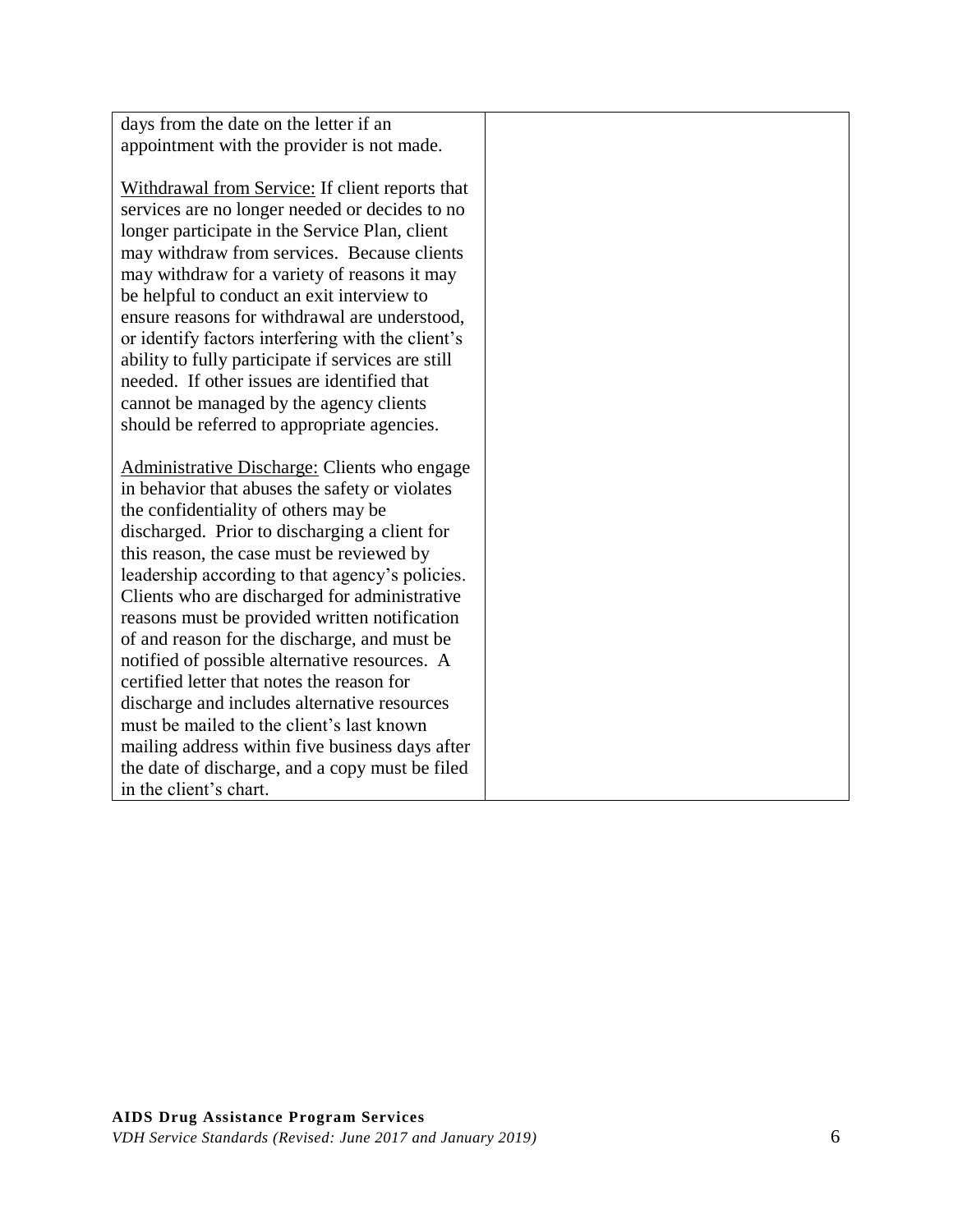| <b>Case Closure</b>                                                                                                                                                                                             |                                                |
|-----------------------------------------------------------------------------------------------------------------------------------------------------------------------------------------------------------------|------------------------------------------------|
| 2.8) Case will be closed if client:                                                                                                                                                                             | 2.8) Documentation of case closure in          |
| Obtains other resources for                                                                                                                                                                                     | patient's record with clear rationale for      |
| medication treatment;                                                                                                                                                                                           | closure.                                       |
| No longer meets eligibility criteria;<br>٠                                                                                                                                                                      |                                                |
| Decides to transfer to another                                                                                                                                                                                  |                                                |
| agency;                                                                                                                                                                                                         |                                                |
| Needs are more appropriately                                                                                                                                                                                    |                                                |
| addressed in other programs;                                                                                                                                                                                    |                                                |
| Moves out of state;                                                                                                                                                                                             |                                                |
| Fails to provide updated                                                                                                                                                                                        |                                                |
| documentation of eligibility status                                                                                                                                                                             |                                                |
| thus, no longer eligible for services;                                                                                                                                                                          |                                                |
| Fails to maintain contact with the                                                                                                                                                                              |                                                |
| ADAP staff for a period of three                                                                                                                                                                                |                                                |
| months despite three (3)                                                                                                                                                                                        |                                                |
| documented attempts to contact                                                                                                                                                                                  |                                                |
| client;                                                                                                                                                                                                         |                                                |
| Can no longer be located;                                                                                                                                                                                       |                                                |
| Withdraws from or refuses funded                                                                                                                                                                                |                                                |
| services, reports that services are no                                                                                                                                                                          |                                                |
| longer needed, or no longer                                                                                                                                                                                     |                                                |
| participates in the individual service                                                                                                                                                                          |                                                |
| plan;                                                                                                                                                                                                           |                                                |
| Exhibits pattern of abuse as defined                                                                                                                                                                            |                                                |
| by agency's policy.                                                                                                                                                                                             |                                                |
| Becomes housed in an                                                                                                                                                                                            |                                                |
| "institutional" program anticipated                                                                                                                                                                             |                                                |
| to last for a minimum of 30 days,                                                                                                                                                                               |                                                |
| such as a nursing home, prison or                                                                                                                                                                               |                                                |
| inpatient program; or                                                                                                                                                                                           |                                                |
| Is deceased.                                                                                                                                                                                                    |                                                |
| <b>3.0 Client Rights and Responsibilities</b>                                                                                                                                                                   |                                                |
| National Monitoring Standards: Provision of Part B funded HIV primary medical care and                                                                                                                          |                                                |
| support services, to the maximum extent, without regard to either: the ability of the individual<br>to pay for such services, or the current or past health conditions of the individuals served. <sup>xi</sup> |                                                |
| <b>Standard</b>                                                                                                                                                                                                 | <b>Measure</b>                                 |
| 3.1) Services are available and accessible to                                                                                                                                                                   | 3.1) Written eligibility requirements and non- |
| any individual who meets program eligibility                                                                                                                                                                    | discrimination policy on file.                 |
| requirements.                                                                                                                                                                                                   |                                                |
|                                                                                                                                                                                                                 |                                                |
| All providers shall be in compliance with all                                                                                                                                                                   |                                                |
| applicable federal, state, and local anti-                                                                                                                                                                      |                                                |
| discrimination laws and regulations, including                                                                                                                                                                  |                                                |

but not limited to the American's with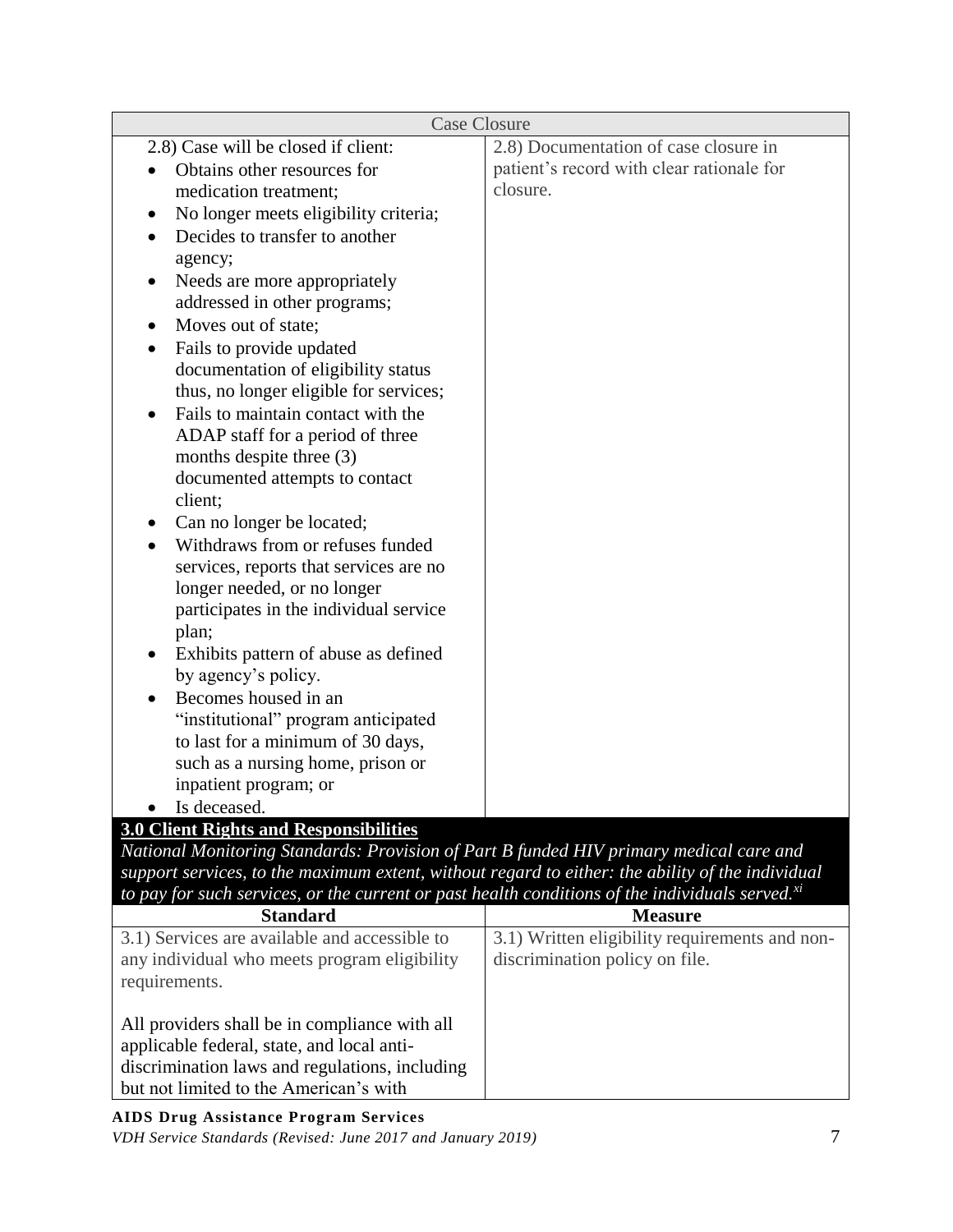| Disabilities Act. All providers shall adopt a       |                                           |
|-----------------------------------------------------|-------------------------------------------|
| non-discrimination policy prohibiting the           |                                           |
| refusal of rendering any service on the basis of    |                                           |
| fact or perception of race, color, creed,           |                                           |
| religion, national origin, ancestry, age, sex,      |                                           |
| sexual orientation, gender identity, domestic       |                                           |
| partner status, marital status, height, weight,     |                                           |
| disability, or HIV/AIDS diagnosis.                  |                                           |
|                                                     |                                           |
| Each provider shall make available to clients a     |                                           |
| process for requesting interpretation services,     |                                           |
| including American Sign Language.                   |                                           |
| 3.2) Client's Rights and Responsibilities policy    | 3.2) Written policy on file.              |
| exists which requires each client to sign & date    |                                           |
| a form indicating they has been offered: a)         |                                           |
| explanation of the policy, and b) copy of           |                                           |
| Client's Rights and Responsibilities and to         |                                           |
| communicate client's understanding of the           |                                           |
| policy.                                             |                                           |
| 3.3) Explanation of Client's Rights and             | 3.3) Current Client's Rights and          |
| Responsibilities is provided to each client.        | Responsibilities form signed and dated by |
|                                                     | client and located in client's record.    |
| Client rights include:                              |                                           |
| Be treated with respect, dignity,<br>$\circ$        |                                           |
| consideration, and compassion;                      |                                           |
| Receive services free of discrimination;<br>$\circ$ |                                           |
| Be informed about services and options<br>$\circ$   |                                           |
| available.                                          |                                           |
| Participate in creating a plan of<br>O              |                                           |
| services;                                           |                                           |
| Reach an agreement about the<br>$\circ$             |                                           |
| frequency of contact the client will                |                                           |
| have either in person or over the phone.            |                                           |
| File a grievance about services received<br>O       |                                           |
| or denied;                                          |                                           |
| Not be subjected to physical, sexual,<br>$\circ$    |                                           |
| verbal and/or emotional abuse or                    |                                           |
| threats;                                            |                                           |
| Voluntary withdraw from the program;<br>O           |                                           |
| Have all records be treated<br>$\circ$              |                                           |
| confidentially;                                     |                                           |
| Have information released only when:                |                                           |
| A written release of information is<br>$\circ$      |                                           |
| signed;                                             |                                           |
| A medical emergency exists;<br>O                    |                                           |

# **AIDS Drug Assistance Program Services**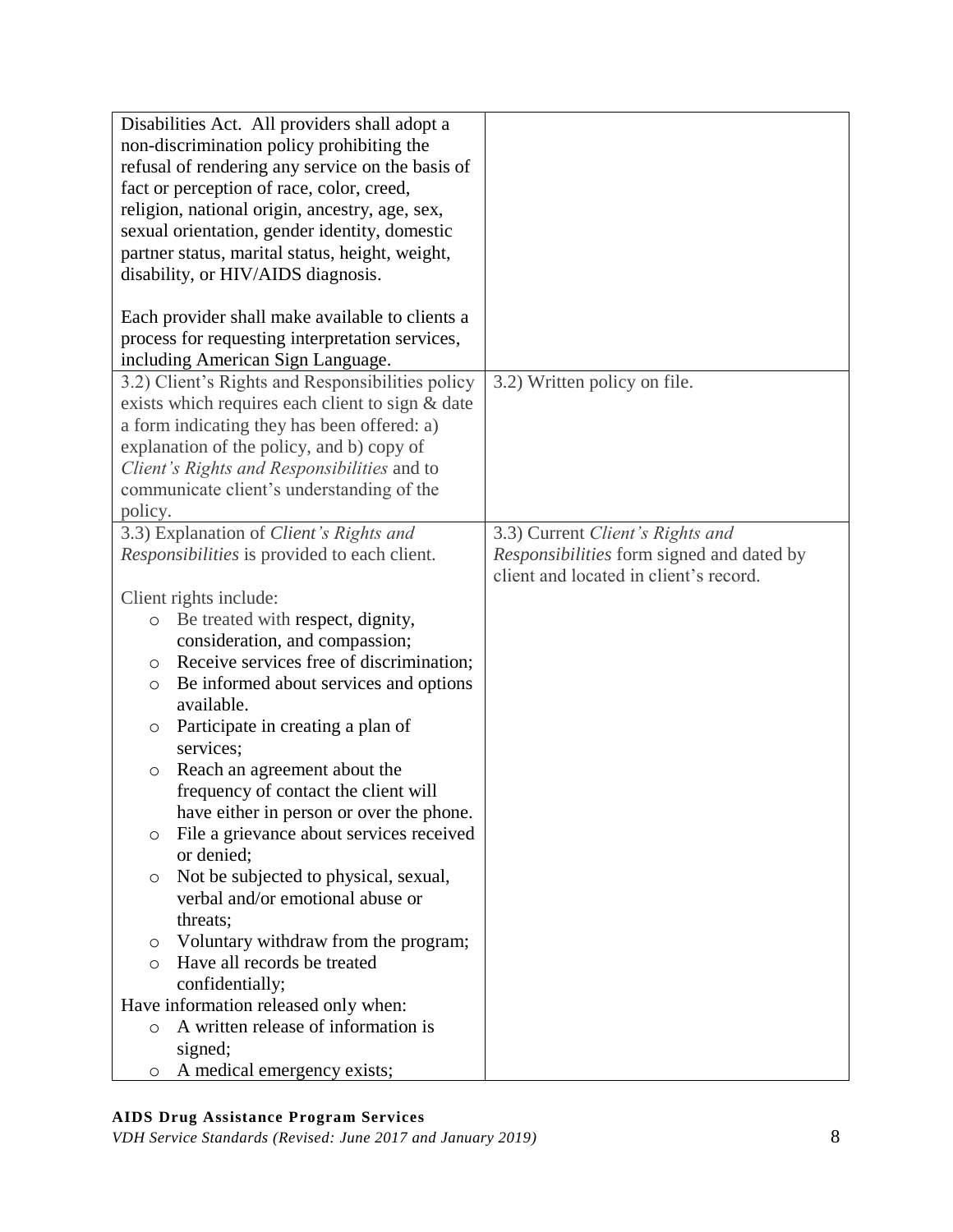| There is an immediate danger to the<br>$\circ$                                                   |                                                               |
|--------------------------------------------------------------------------------------------------|---------------------------------------------------------------|
| client or others;                                                                                |                                                               |
| There is possible child or elder abuse;<br>$\circ$                                               |                                                               |
| <sub>or</sub><br>Ordered by a court of law.<br>$\circ$                                           |                                                               |
| Client responsibilities include:                                                                 |                                                               |
| Treat other clients and staff with<br>$\circ$                                                    |                                                               |
| respect and courtesy;                                                                            |                                                               |
| Protect the confidentiality of other<br>$\circ$<br>clients;                                      |                                                               |
| Participate in creating a plan of service;<br>O                                                  |                                                               |
| Let the agency know any concerns or<br>$\circ$                                                   |                                                               |
| changes in needs;                                                                                |                                                               |
| Make and keep appointments, or when<br>O                                                         |                                                               |
| possible, phone to cancel or change an                                                           |                                                               |
| appointment time;<br>Stay in contact with the agency by<br>O                                     |                                                               |
| informing the agency of change in                                                                |                                                               |
| address and phone number; respond to                                                             |                                                               |
| phone calls and mail and                                                                         |                                                               |
| Avoid subjecting the agency's staff to<br>$\circ$                                                |                                                               |
| physical, sexual, verbal and/or                                                                  |                                                               |
|                                                                                                  |                                                               |
| emotional abuse or threats.                                                                      |                                                               |
| <b>4.0 Grievance Process</b>                                                                     |                                                               |
| <b>Standard</b>                                                                                  | <b>Measure</b>                                                |
| 4.1) Grievance policy exists which requires                                                      | 4.1) Written grievance procedure on file,                     |
| each client to sign & date indicating they has                                                   | available in languages and formats                            |
| been offered: a) explanation of the policy, b)                                                   | appropriate to populations served.                            |
| copy of Grievance Procedure and c)                                                               |                                                               |
| communication of client's understanding of the                                                   |                                                               |
| policy.                                                                                          |                                                               |
| Policy shall describe the process for resolving                                                  |                                                               |
| client grievances, including identification of                                                   |                                                               |
| whom to contact and applicable timelines.                                                        |                                                               |
|                                                                                                  |                                                               |
| Policy shall be available in languages and                                                       |                                                               |
| formats (e.g. for persons with disabilities)<br>appropriate to populations served.               |                                                               |
|                                                                                                  |                                                               |
| 4.2) Explanation of Grievance Procedure is                                                       | 4.2) Current Grievance Procedure form                         |
| provided to each client. Clients may file a<br>grievance if their request for services is denied | signed and dated by client and located in<br>client's record. |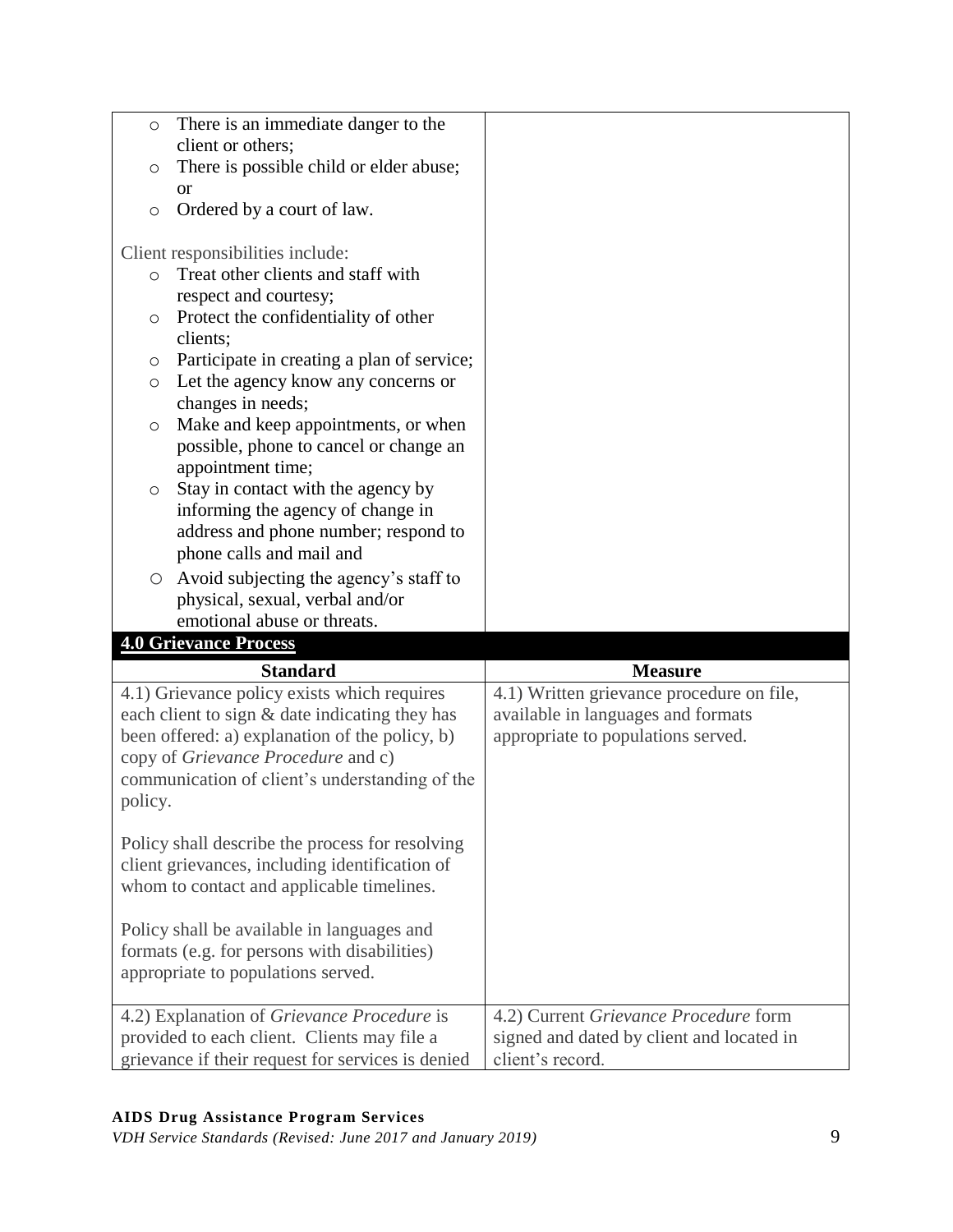| or if they have any complaint or concern about<br>the services received.           |                                                |
|------------------------------------------------------------------------------------|------------------------------------------------|
| 4.3) Grievance process shall be fair and                                           | 4.3) Documentation of client grievances,       |
| expeditious for resolution of client grievances.                                   | status and resolution.                         |
| 4.4) Review of grievance policy yearly with                                        | 4.4) Current Client's Rights and               |
| client signature.                                                                  | Responsibilities form signed and dated by      |
|                                                                                    | client and located in client's record.         |
| <b>5.0 Personnel Qualifications (including licensure)</b>                          |                                                |
| <b>Standard</b>                                                                    | <b>Measure</b>                                 |
| 5.1) All ADAP personnel will have experience                                       | 5.1) Copy of qualifications in employee        |
| and education commensurate with their duties                                       | personnel file.                                |
| and tasks.                                                                         |                                                |
| 5.2) Newly employed ADAP personnel, must                                           | 5.2) Documentation of training completed in    |
| complete orientation within 2 weeks of hire                                        | personnel file.                                |
| and the following training within 180 days of                                      |                                                |
| hire:                                                                              |                                                |
| <b>HIV 101</b>                                                                     |                                                |
| <b>HIV Care Continuum</b>                                                          |                                                |
| Affordable Care Act/Insurance                                                      |                                                |
| Marketplace                                                                        |                                                |
| Medicare Part D                                                                    |                                                |
| Cultural competency                                                                |                                                |
| Legal ramifications, including<br>$\bullet$                                        |                                                |
| confidentiality                                                                    |                                                |
| <b>HIV</b> Prevention<br>$\bullet$                                                 |                                                |
| <b>6.0 Cultural and Linguistic Competency</b>                                      |                                                |
| <b>Standard</b>                                                                    | <b>Measure</b>                                 |
| 6.1) ADAP services are culturally and                                              |                                                |
|                                                                                    |                                                |
|                                                                                    | 6.1) Documentation of cultural and linguistic  |
| linguistically competent, client-guided and<br>community based. At a minimum,      | competence as reported in annual Cultural      |
| documentation should include:                                                      | and Linguistic Competency Report.              |
|                                                                                    |                                                |
| Experience with providing services to<br>the diverse ethnic, linguistic, sexual or |                                                |
| cultural populations targeted;                                                     |                                                |
| $\bullet$                                                                          |                                                |
| Capacity of staff, including volunteers<br>and Board, to design, provide and       |                                                |
| evaluate culturally and linguistically                                             |                                                |
| appropriate services;                                                              |                                                |
| List of cultural competency trainings                                              |                                                |
| completed by staff                                                                 |                                                |
| 6.2) Easy-to-understand print and multimedia                                       | 6.2) Culturally and linguistically appropriate |
| materials and signage in the languages                                             | materials and signage accessible.              |
| commonly used by the populations in the                                            |                                                |

## **AIDS Drug Assistance Program Services**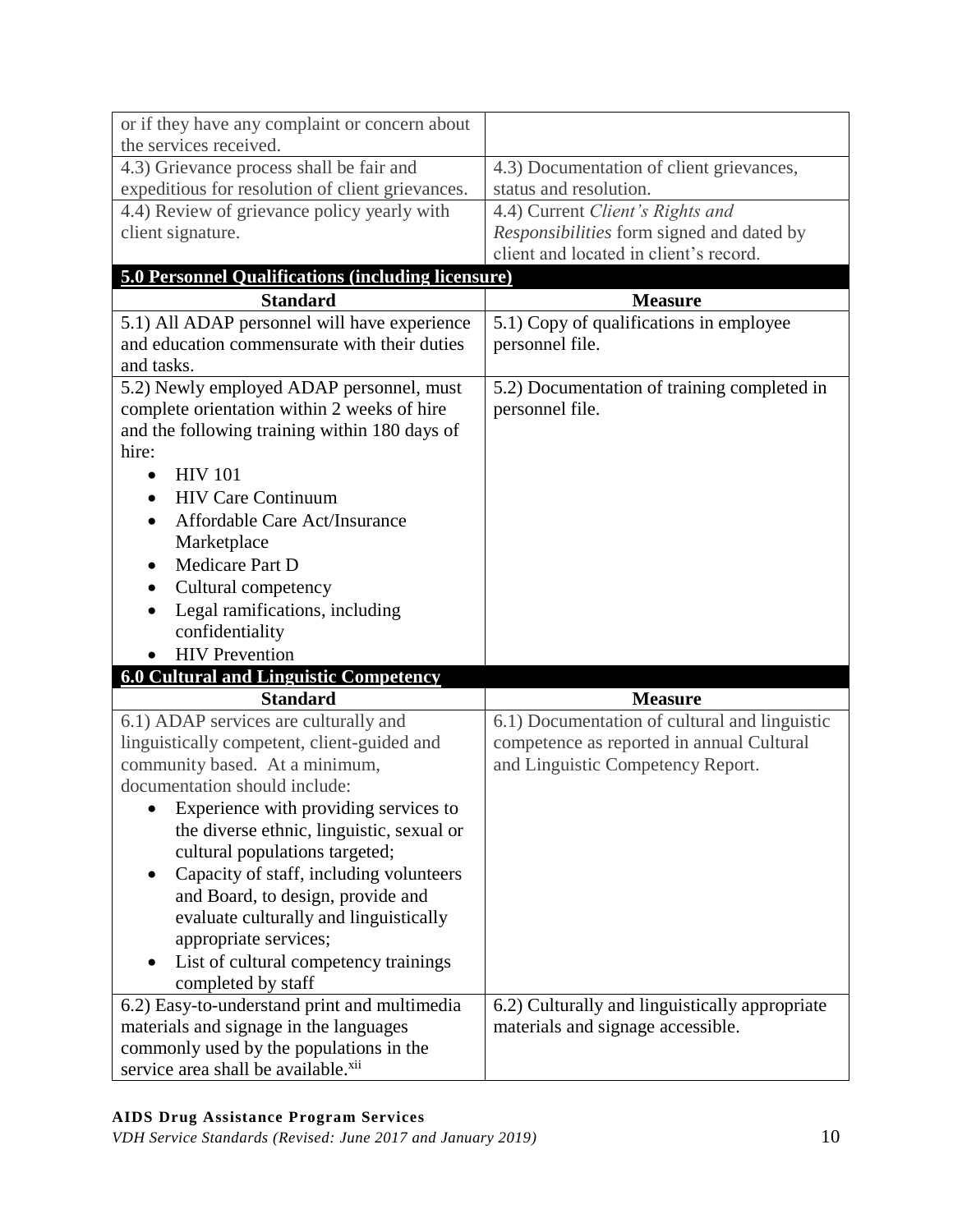| 7.0 Privacy and Confidentiality (including securing records)                                                                                                                                                                                                                                                                                                                                         |                                                                                                                                                                                                                                                                                                                                                                                                                                                                                                   |  |
|------------------------------------------------------------------------------------------------------------------------------------------------------------------------------------------------------------------------------------------------------------------------------------------------------------------------------------------------------------------------------------------------------|---------------------------------------------------------------------------------------------------------------------------------------------------------------------------------------------------------------------------------------------------------------------------------------------------------------------------------------------------------------------------------------------------------------------------------------------------------------------------------------------------|--|
| <b>Standard</b>                                                                                                                                                                                                                                                                                                                                                                                      | <b>Measure</b>                                                                                                                                                                                                                                                                                                                                                                                                                                                                                    |  |
| 7.1) Client confidentiality policy exists which                                                                                                                                                                                                                                                                                                                                                      | 7.1) Written client confidentiality policy on                                                                                                                                                                                                                                                                                                                                                                                                                                                     |  |
| include: 1) Release of information                                                                                                                                                                                                                                                                                                                                                                   | file at provider agency.                                                                                                                                                                                                                                                                                                                                                                                                                                                                          |  |
| requirements, and b) Health Insurance                                                                                                                                                                                                                                                                                                                                                                |                                                                                                                                                                                                                                                                                                                                                                                                                                                                                                   |  |
| Portability and Accountability Act.                                                                                                                                                                                                                                                                                                                                                                  |                                                                                                                                                                                                                                                                                                                                                                                                                                                                                                   |  |
| 7.2) Client's consent for release of information<br>is determined.                                                                                                                                                                                                                                                                                                                                   | 7.2) Current Release of Information Form<br>signed and dated by client and provider<br>representative and located in client's record.<br>Each release form indicates who may receive<br>the client's information and has an expiration<br>of not more than 12 months from date of<br>signature.                                                                                                                                                                                                   |  |
| 7.3) Each client file is stored in a secure                                                                                                                                                                                                                                                                                                                                                          | 7.3) Files stored in locked file or cabinet with                                                                                                                                                                                                                                                                                                                                                                                                                                                  |  |
| location. Electronic patient records are                                                                                                                                                                                                                                                                                                                                                             | access limited to appropriate personnel.                                                                                                                                                                                                                                                                                                                                                                                                                                                          |  |
| protected from unauthorized use.                                                                                                                                                                                                                                                                                                                                                                     | Electronic files are secure with password                                                                                                                                                                                                                                                                                                                                                                                                                                                         |  |
|                                                                                                                                                                                                                                                                                                                                                                                                      | protection and access is limited to appropriate<br>personnel.                                                                                                                                                                                                                                                                                                                                                                                                                                     |  |
| 7.4) Annual submission of Verification of                                                                                                                                                                                                                                                                                                                                                            | 7.4) Documentation of signed Verification of                                                                                                                                                                                                                                                                                                                                                                                                                                                      |  |
| Receipt of Assurance of Key Requirements                                                                                                                                                                                                                                                                                                                                                             | Receipt of Assurance of Key Requirement                                                                                                                                                                                                                                                                                                                                                                                                                                                           |  |
| document by all staff that handle client                                                                                                                                                                                                                                                                                                                                                             | forms.                                                                                                                                                                                                                                                                                                                                                                                                                                                                                            |  |
| identifying information.                                                                                                                                                                                                                                                                                                                                                                             |                                                                                                                                                                                                                                                                                                                                                                                                                                                                                                   |  |
| <b>8.0 Quality Management</b><br>National Monitoring Standards: Implement a Clinical Quality Management Program (CQM)<br>to include: $a$ ) written QM plan; $b$ ) quality expectations for providers and services; $c$ ) method<br>to report and track expected outcomes; d) monitoring of provider compliance with HHS<br>treatment guidelines and Part B Program's approved Standards of Care.xiii |                                                                                                                                                                                                                                                                                                                                                                                                                                                                                                   |  |
| <b>Standard</b>                                                                                                                                                                                                                                                                                                                                                                                      | <b>Measure</b>                                                                                                                                                                                                                                                                                                                                                                                                                                                                                    |  |
| 8.1) Measure and report client health outcomes<br>using ADAP measures approved by VDH.                                                                                                                                                                                                                                                                                                               | 8.1) Performance measurement data on the<br>following indicators:<br>ADAP clients receiving medications or<br>medication co-payments and/or<br>deductibles, regardless of age, will have<br>an HIV viral load less than 200<br>copies/mL at last HIV viral load test<br>during the measurement year.<br>Percentage of ADAP applications that<br>were approved or denied for new<br>ADAP enrollment within two weeks of<br>ADAP receiving a complete application<br>during the measurement period. |  |
|                                                                                                                                                                                                                                                                                                                                                                                                      | Percentage of people enrolled in RW<br>Part B-funded Program living with                                                                                                                                                                                                                                                                                                                                                                                                                          |  |